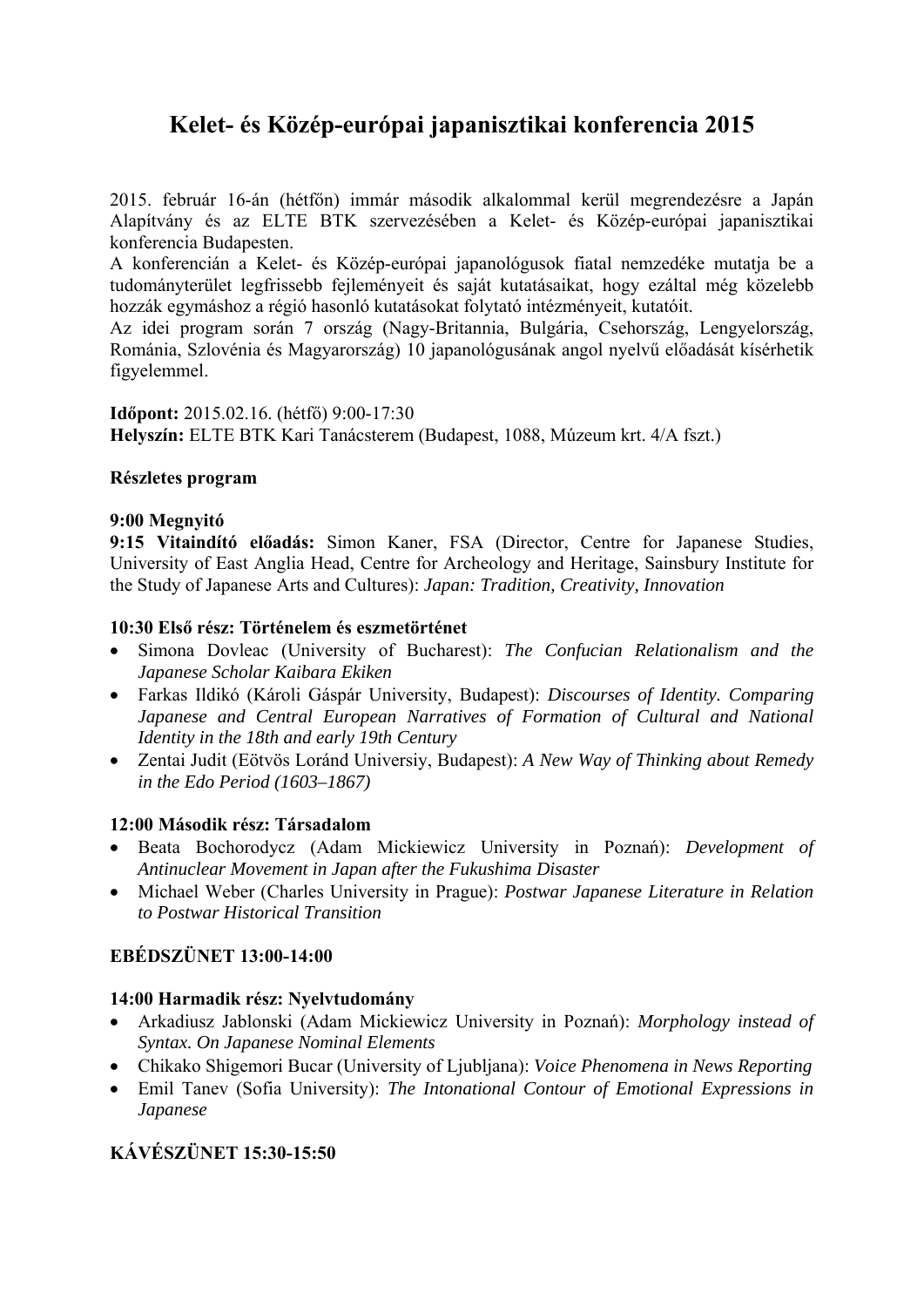# **15:50 Negyedik rész: Irodalom és színház**

- Rosner Krisztina (University of Pécs): *Sharing Space with the Other: Concepts of Performative Presence in Oriza Hirata's Robot Theatre*
- Iga Rutkowska (Adam Mickiewicz University in Poznań): *Japanese Culture Through Kabuki Theatre. A Reflection on "Untranslatabiliy"*
- Aleksandra Szczechla (Jagiellonian University, Krakow): *Arishima Takeo and the Youngest Readers - Stories on and for Children*

# **17:20 Zárás**

## **Japanese Studies Conference for Building Connections among Researchers in Central and Eastern Europe 2015**

In February 2015, the Eötvös Loránd University of Budapest and the Japan Foundation, Budapest (JFBP) will hold Japanese Studies Conference in Budapest with the express aim of providing an opportunity to younger researchers of Japanese Studies working in the region to present their work.

The participating scholars arrive from ten universities in seven countries (United Kingdom, Bulgaria, Czech Republic, Poland, Romania, Slovenia and Hungary) giving presentations in diverse topics of the current fields of research in Japanese Studies.

**Date:** 2015 February 16 (Mon) 9:00-17:30

**Venue:** Budapest, Eötvös Loránd University of Budapest (ELTE) (Budapest, 4, Múzeum krt, Building A) Faculty Council Room

#### **Program**

# **9:00 Welcome, Opening speeches**

**9:15 Keynote Speech**: Simon Kaner, FSA (Director, Centre for Japanese Studies, University of East Anglia Head, Centre for Archeology and Heritage, Sainsbury Institute for the Study of Japanese Arts and Cultures): *Japan: Tradition, Creativity, Innovation*

#### **10:30 Section One: History and history of thought**

- Simona Dovleac (University of Bucharest): *The Confucian Relationalism and the Japanese Scholar Kaibara Ekiken*
- Farkas Ildikó (Károli Gáspár University, Budapest): *Discourses of Identity. Comparing Japanese and Central European Narratives of Formation of Cultural and National Identity in the 18th and early 19th Century*
- Zentai Judit (Eötvös Loránd Universiy, Budapest): *A New Way of Thinking about Remedy in the Edo Period (1603–1867)*

# **12:00 Section Two: Society**

- Beata Bochorodycz (Adam Mickiewicz University in Poznań): *Development of Antinuclear Movement in Japan after the Fukushima Disaster*
- Michael Weber (Charles University in Prague): *Postwar Japanese Literature in Relation to Postwar Historical Transition*

# **LUNCH BREAK 13:00-14:00**